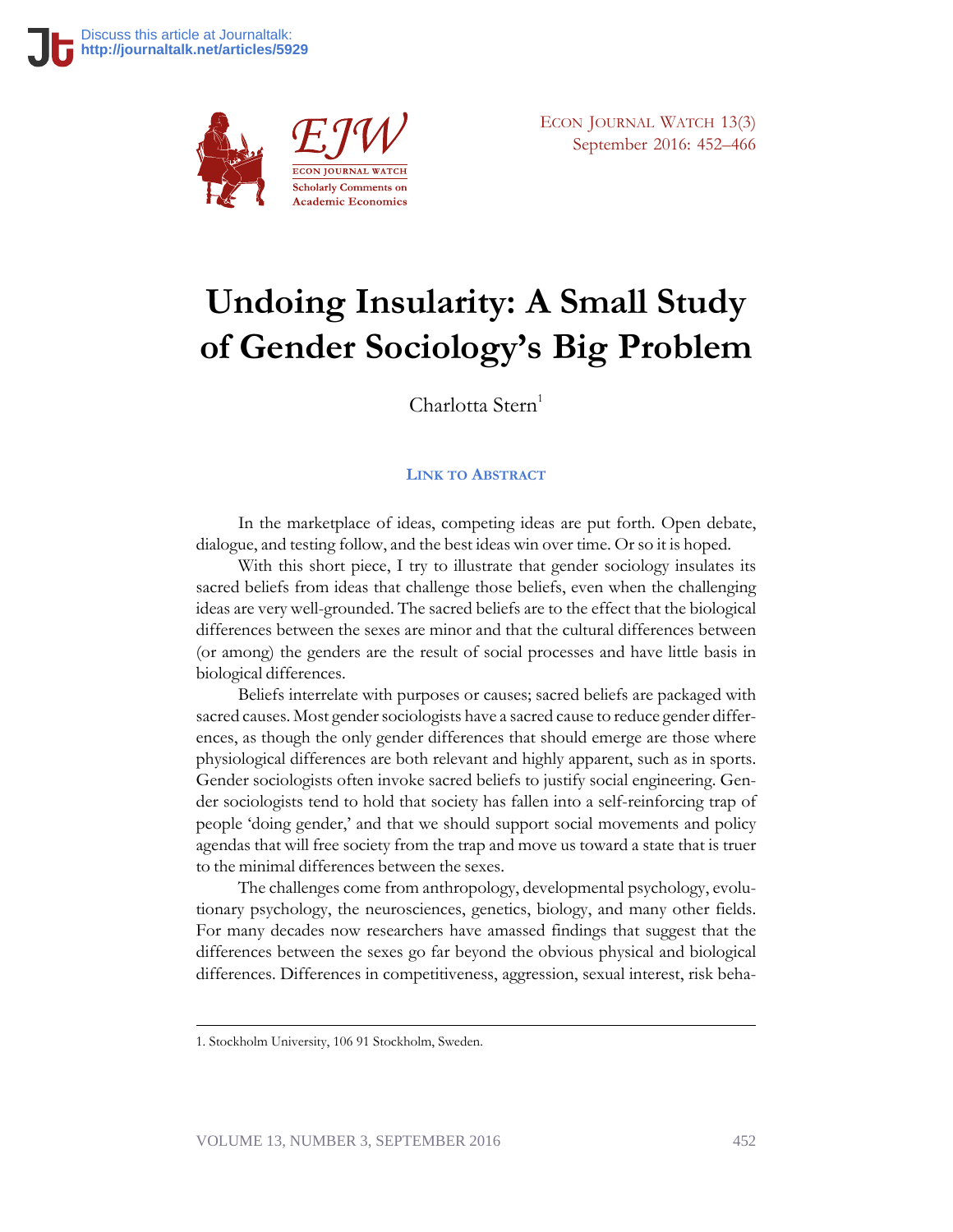vior, and many other traits are found again and again, as are differences in brain physiology and neuroimaging, and are supported by many different methods and approaches.<sup>2</sup> It is blinkered to presuppose, without question, that we are blank slates inhering within bodies that just happen to have anatomical differences.

The infamous Larry Summers incident—in which Summers suggested that, even if means are equal, a difference in variance in ability could explain why males dominate the top of a field (Summers 2005)—points up how minor differences between distributions can explain striking differences in outcomes (see Johnson et al. 2008; Wai et al. 2012; Madison 2016). It also illustrates how the pertinent and perfectly innocent remarks of a Harvard University president can trigger the wrath of people enmeshed in sacred beliefs and taboos.<sup>3</sup>



**Figure 1**. A horse with blinkers, to limit the range of its vision (photo courtesy bitlessbridle.com)

Taboo is an inevitable aspect of social systems, but taboos may interfere with intellectual endeavors because they limit inquiry and challenge. It is time to work out im-

proved attitudes about gender, attitudes that accept that differences between the genders may continue to exist even in settings where individuals are freer to express themselves and lead their own lives.

The present investigation is informed by my long and ongoing experience as a sociologist at Stockholm University. My teaching and research often touch on gender issues. I have served on about five thesis committees that addressed gender sociology or related matters, and I have participated in dozens of seminars that touch on gender sociology. My relationships with my colleagues and students are not heated. When I raise ideas that would challenge the sacred beliefs, I do so only at the edges. I have seen how people react when I or another suggests that maybe there is a difference in math skills between men and women, or that men and women have different preferences and motivations. In my experience, gender sociologists frown upon such remarks about innate differences in aptitude or motivations. I perceive deep and widespread taboo and insularity among gender sociologists. It saddens me. I feel impelled to make available some expression of my

<sup>2.</sup> The literatures on differences between male and female are vast. Pinker (2002, 337–371) provides an introduction, but the literatures have grown since then. For more recent discussions, I recommend, for example, Campbell (2013) and the work of David C. Geary (**[link](http://faculty.missouri.edu/~gearyd/articles_sd.htm)**). In a forthcoming book chapter (Stern 2017, available now as a working paper) I deal with some of the literatures that relate to gender and labormarket outcomes.

<sup>3.</sup> The Harvard faculty drove Summers out of his position as president of the university. On sacred beliefs and taboo in the social sciences, see Duarte et al. 2015; Haidt 2012; Tetlock 2003.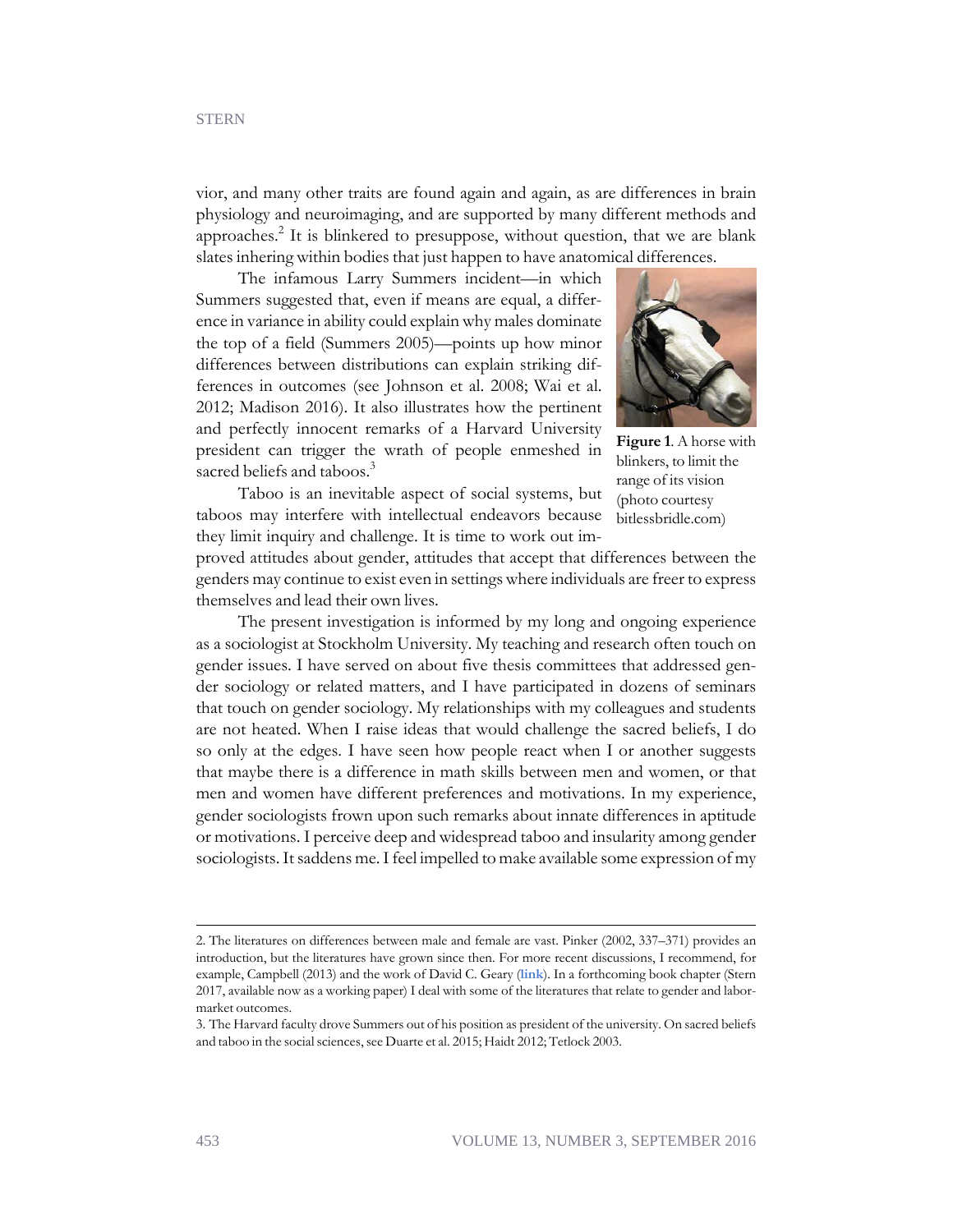concern, hoping that students and others will hear it before sinking into the sacred beliefs and sacred causes addressed here.<sup>4</sup>

## **Reading Pinker**

Shortly after it appeared in 2002, I read Steven Pinker's *The Blank Slate: The Modern Denial of Human Nature*. I found it somewhat polemical. For example, Pinker writes of gender feminism:

[G]ender feminism is an empirical doctrine committed to three claims about human nature. The first is that the differences between men and women have nothing to do with biology but are socially constructed in their entirety. The second is that humans possess a single social motive—power—and that social life can be understood only in terms of how it is exercised. The third is that human interactions arise not from the motives of people dealing with each other as individuals but from the motives of *groups* dealing with other groups in this case, the male gender dominating the female gender. (Pinker 2002, 341, emphasis in original)

Still, I was impressed by the enormous amount of modern research summarized by Pinker (2002, 337–371). Gender is one of the chief topics of the book. I found its criticism of the notion that differences between the sexes are minor to be overwhelmingly persuasive.

Controversies over gender pit 'nature' mechanisms—sometimes expressed in terms of 'innate,' 'instinct,' 'essence,' 'genetic,' 'biological,' and 'evolutionary' against 'nurture' mechanisms—sometimes expressed in terms of 'environment,' 'social construction,' 'culture,' 'custom,' 'stereotypes,' 'discrimination,' 'social forces,' 'power,' 'domination,' and 'oppression.' Most people give weight to both nature and nurture. But the distinctions are subtle and often problematic. Is pregnancy nature or nurture? As for 'social construction,' all social practice, even all cognition, can be seen as socially constructed. What matters, practically, are the conditions and bounds bearing on what gets constructed, and what improvements might result from new insights, new attitudes, new institutions, and so on. Yes, observed work-life balances arise in part from social constructs, but wouldn't any balance? The real issue is whether improvements are available to us, where 'improvement' accounts for the negative as well as the positive consequences of the change.

<sup>4.</sup> For related investigations, see Horowitz et al. 2014; Winegard et al. 2014.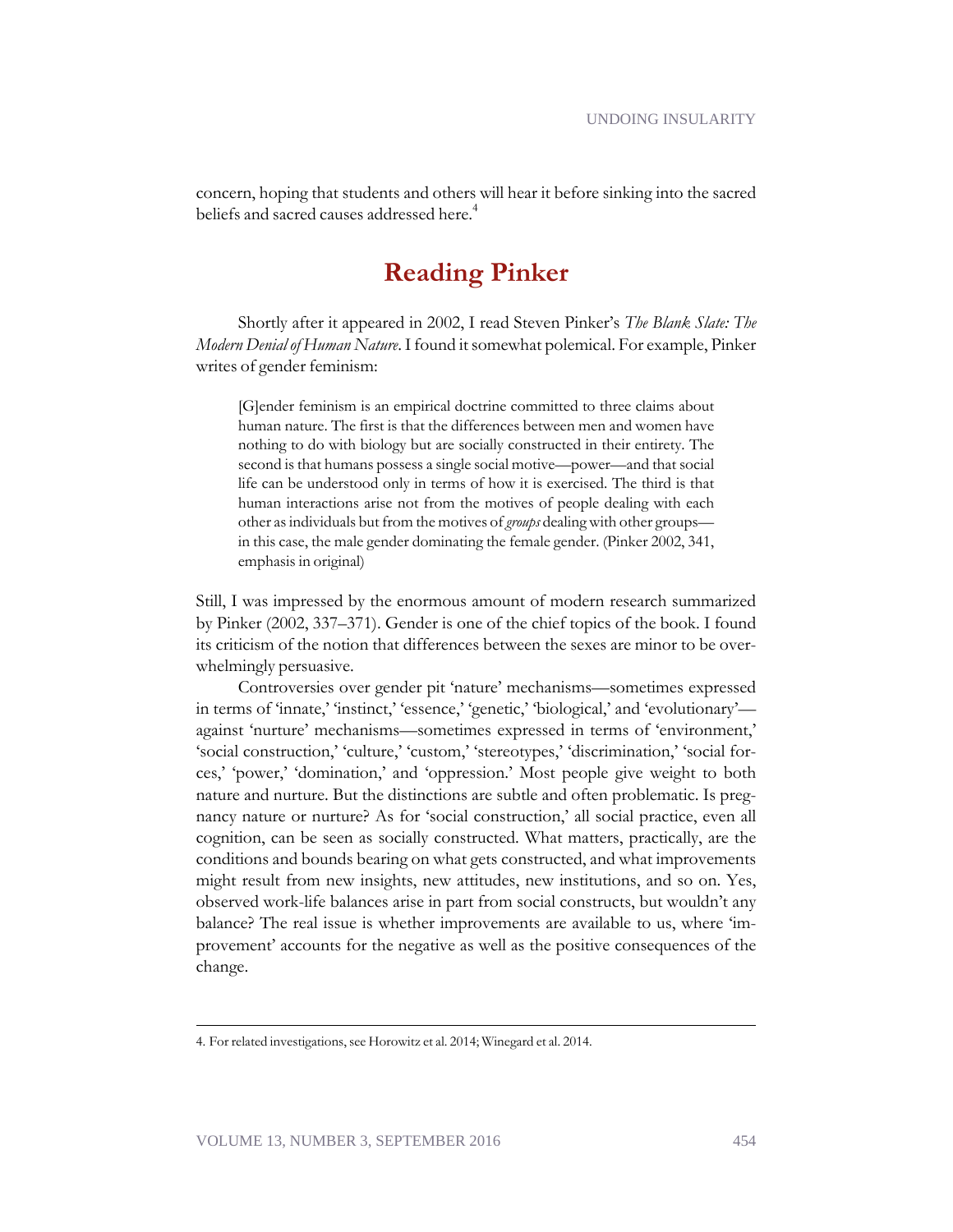Gender sociology often seems to presuppose not only that sex differences are minor, but that social existence is highly malleable (particularly by social engineering) and that better social constructs are readily available. I think that those presuppositions are dubious, and I am unsympathetic to social engineering by government. Even if Pinker sometimes paints his opponents with a broad brush, his arguments against those three sacred presuppositions—little difference between the sexes, the malleability of social existence, and the availability of better social constructs—are powerful and backed up by a great deal of scholarly research. Since 2002 the literatures have continued to explode with further findings.

Pinker's 2002 review of the scientific literatures received tremendous attention in scholarly and popular sources, and Pinker made a number of highly viewed videos presenting his ideas (e.g.,**[1](https://www.youtube.com/watch?v=CuQHSKLXu2c&list=PLQGRNluJORXZWLAes1xP46xFmy8PnQ0AA)**, **[2](https://www.youtube.com/watch?v=PJPZK6Fl6-8)**, **[3](https://www.youtube.com/watch?v=9bTKRkmwtGY)**). If gender sociologists remained unexposed to the challenge that Pinker represented, it could only be from their own determination to remain unexposed. The exploration undertaken here examines the extent to which gender sociology has, in the years since the publication of *The Blank Slate*, acknowledged, discussed, or evaluated findings that challenge its presuppositions regarding differences between the sexes, the malleability of social existence, and availability of better social constructs.

A word about terminology: I am going to use the expression *biological-difference ideas* to refer to the large cluster of ideas, evidence, contentions, evolutionary theories, and so on that suggest that males and females are more than incidentally different in their distributions of aptitudes, potentialities, inclinations, and motivations, as well as a sensitivity to the fact that sometimes, as Thomas Schelling (1978) taught about segregation, small differences in hard-to-observe characteristics can give rise to significant differences in the easily observed outcome patterns. So 'biologicaldifference ideas' is here an abbreviation for all such challenges to the sacred beliefs of gender sociology. I will grade a sample of papers with respect to whether they are blinkered from biological-difference ideas.<sup>5</sup>

## **"Doing Gender"**

I was invited to contribute to a volume on how political ideology blinkers scholarship, and I wrote a critique of sociological research on gender and labor markets (Stern 2017). That critique also addresses the sacred beliefs and taboos addressed here. But I wanted to test my own impression, so I devised a small inves-

<sup>5.</sup> Wordplay tempts us to write 'blinkered from Pinker,' which is especially apt because Steven Pinker's sister Susan Pinker insightfully expounds how biological-difference ideas play out in personal careers and the workplace, notably in *The Sexual Paradox: Men, Women, and the Real Gender Gap* (2009).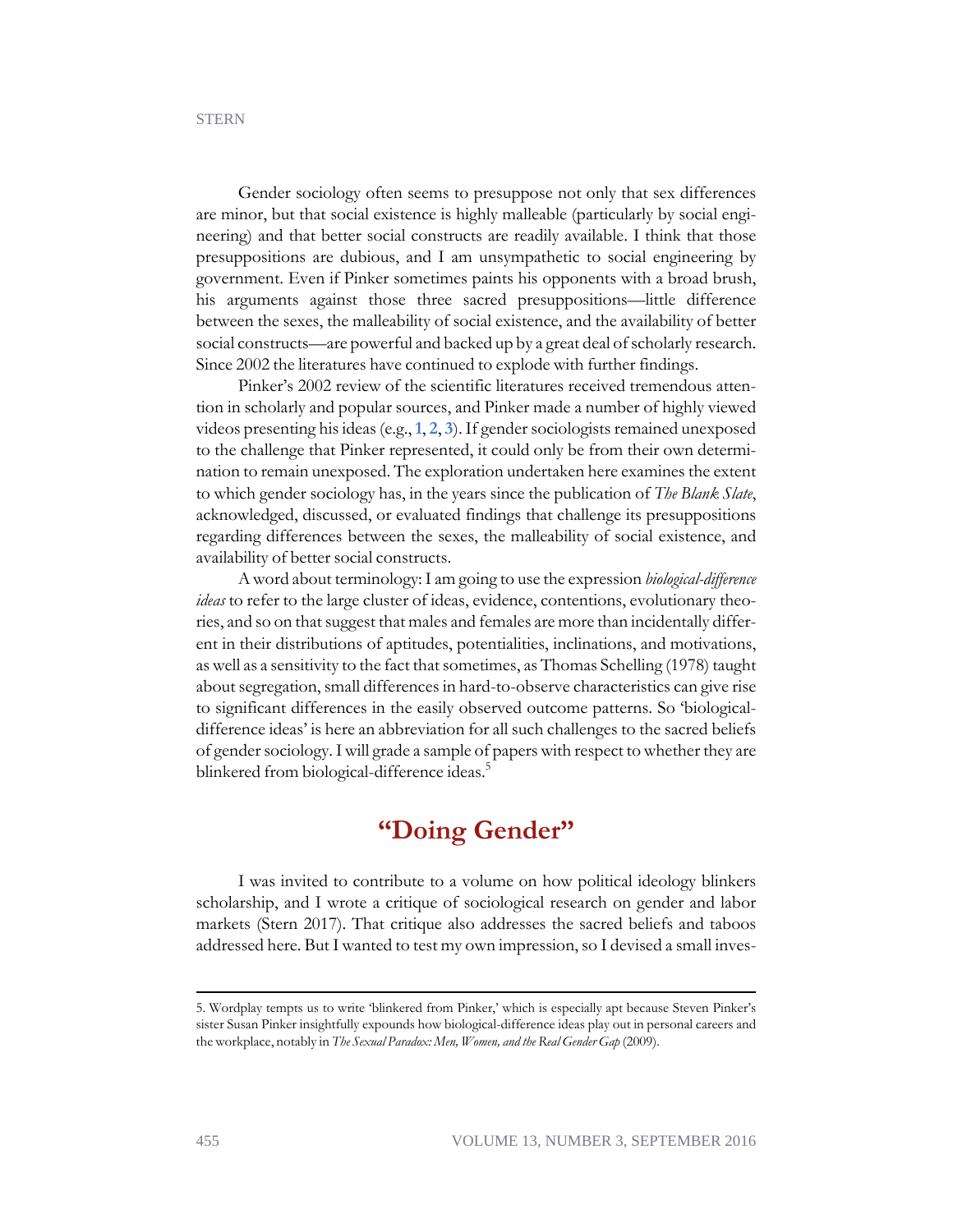tigation, resulting in the present study. It is intended as a simple empirical test of the claim that gender sociology really is blinkered and insular in the matter of biological differences between the sexes.

I investigate a set of articles that cite "Doing Gender" by Candace West and Don Zimmerman (1987), a classic in gender studies. After having been rejected at journals for almost ten years prior to its publication, the success of "Doing Gender" is striking (Wickes and Emmison 2007). It is the most-cited article ever published in *Gender & Society*, the top journal in the subfield as well as a leading journal in sociology generally (Jurik and Siemsen 2009). It has been described as "groundbreaking" (Ridgeway 2009, 146; Deutsch 2007, 106). In 2009, a symposium in *Gender & Society* was dedicated to celebrating it and discussing its contribution (see Jurik and Siemsen 2009 and articles in that issue).<sup>6</sup> As of late September 2016, it had 2,374 Web of Science citations and 8,960 Google Scholar citations.

West and Zimmerman develop the idea of "doing gender" to "advance a new understanding of gender as a routine accomplishment embedded in everyday interaction" (1987, 125). They distinguish between a person's sex and his or her gender. The sex designation is made through the application of socially agreed upon biological criteria for female or male classification, such as genitalia or chromosomal typing before birth. One's sex places the person in a sex category. Gender is the enactment of one's sex category in all social situations (ibid., 127). The person, in West and Zimmerman's view, is "doing" a gender construct. "Doing gender means creating differences between girls and boys and women and men, differences that are not natural, essential, or biological" (137). One's sex category is "omnirelevant," and we can "never really not 'do gender' as long as society is partitioned by 'essential' differences between women and men and placement in a sex category is both relevant and enforced" (137). "[T]he 'doing' of gender is undertaken by women and men whose competence as members of society is hostage to its production" (126). "[G]ender is an emergent feature of social situations; both as an outcome of and a rationale for various social arrangements and as a means of legitimating one of the most fundamental divisions of society" (126).

In "Doing Gender" biological differences are, if only by implication, narrowed to genitalia and chromosomes (West and Zimmerman 1987, 127). Those differences are treated as rather incidental, like one's height. But in social life, "sex category is used as a fundamental criterion for differentiation," and so "doing gender is unavoidable" (ibid., 145). One naturally reads West and Zimmerman as wishing to diminish 'doing gender,' even to eliminate it entirely, on grounds that it is not based on any really important differences between the sexes. 'Doing gender'

<sup>6.</sup> Smith (2009) is one symposium contributor who argues that to make sense of gender differences biology must be incorporated.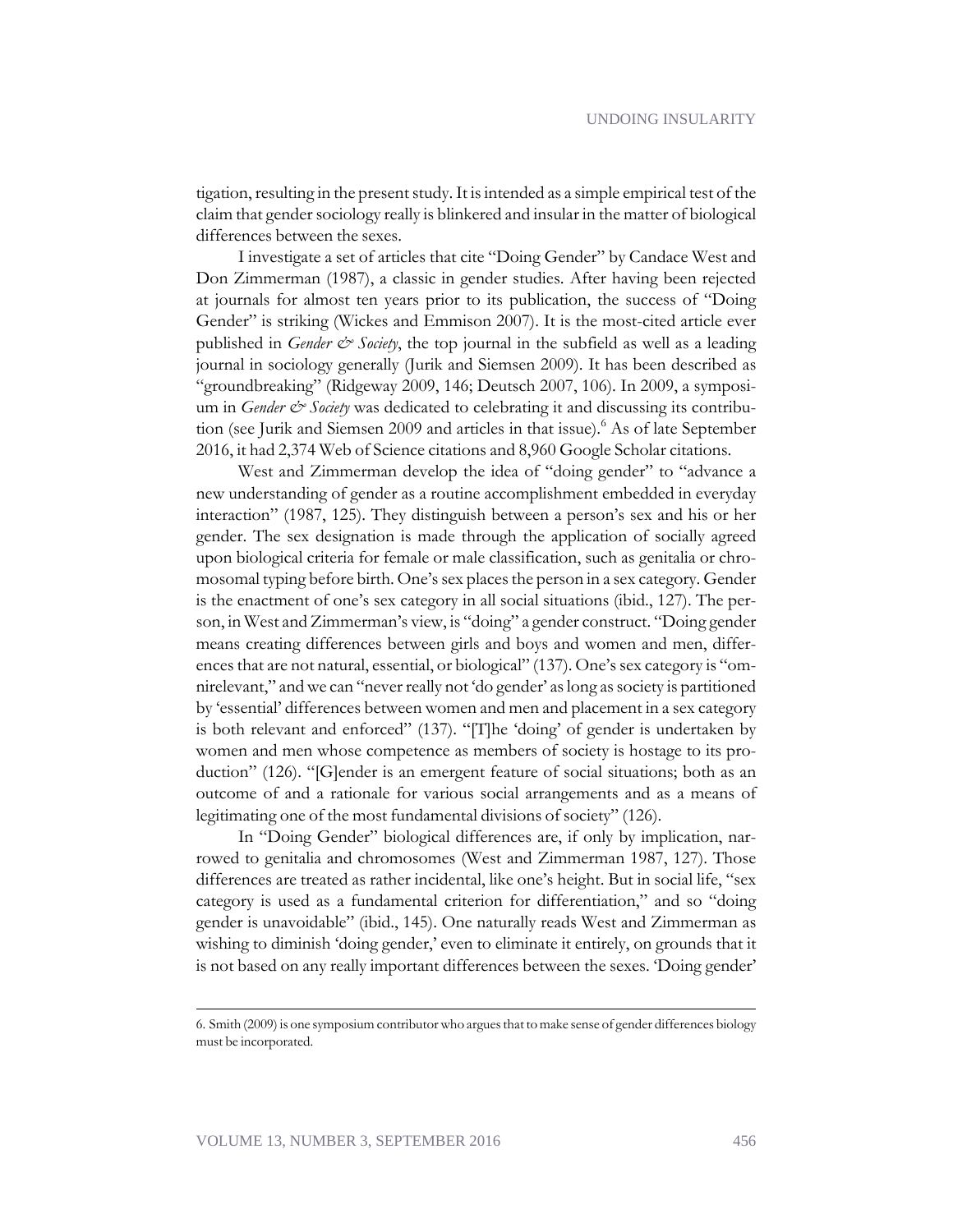is presented as part of a lamentable system of social control. The paper's final paragraph reads:

Gender is a powerful ideological device, which produces, reproduces, and legitimates the choices and limits that are predicated on sex category. An understanding of how gender is produced in social situations will afford clarification of the interactional scaffolding of social structure and the social control processes that sustain it. (West and Zimmerman 1987, 147)

### **Twenty-three articles that cite "Doing Gender," 2004–2014**

"Doing Gender" was published in 1987. In a post-Pinker world, it seems reasonable to think that "Doing Gender" understated the importance of biological difference. Has gender sociology been learning from the vast scientific literatures that were summarized by Pinker in 2002 and that have since further expanded?

In December 2015, using the Social Science Citations Index (SSCI), I compiled articles that cite "Doing Gender." I included in my search those articles with "sociology" marked as a topic and that were published between 2004 and 2014. I then sorted the articles from most highly cited to least. I picked the two most highly cited articles for each year. Of the 23 articles,<sup>7</sup> nine were published in *Gender & Society* and six were published in general sociology journals such as *American Journal of Sociology*, *American Sociological Review*, or *Annual Review of Sociology*. There is a good mix, then, of articles in mainstream sociology and articles in the subfield of gender sociology. There is also a good mix of literature overviews and empirical investigations.<sup>8</sup>

The citing of "Doing Gender" is merely my means of drawing a pertinent sample of papers dealing with gender differences and gender outcomes. Some of the 23 articles cite "Doing Gender" in a passing way, and some cite it ceremonially," but even most of those are dealing with gender differences or outcomes and, in

<sup>7.</sup> My sample contains 23 articles, rather than 22, because three articles were included for 2014: Two articles were tied for second place in citations.

<sup>8.</sup> I categorized nine articles as theoretical contributions, literature reviews, or evaluative discussions of the state of the literature. The other fourteen articles were empirical investigations; four used a quantitative approach, nine used qualitative approaches (analysis of interviews, newspaper reporting), and one article used both.

<sup>9.</sup> Of the 23 articles, I would say that the 'doing gender' concept is core to the formulations or investigations of eight articles, those being: Deutsch 2007; Bolton and Muzio 2008; Schilt and Westbrook 2009; Rhoton 2011; Miller 2011; McLaughlin et al. 2012; Jenness and Fenstermaker 2014; and Westbrook and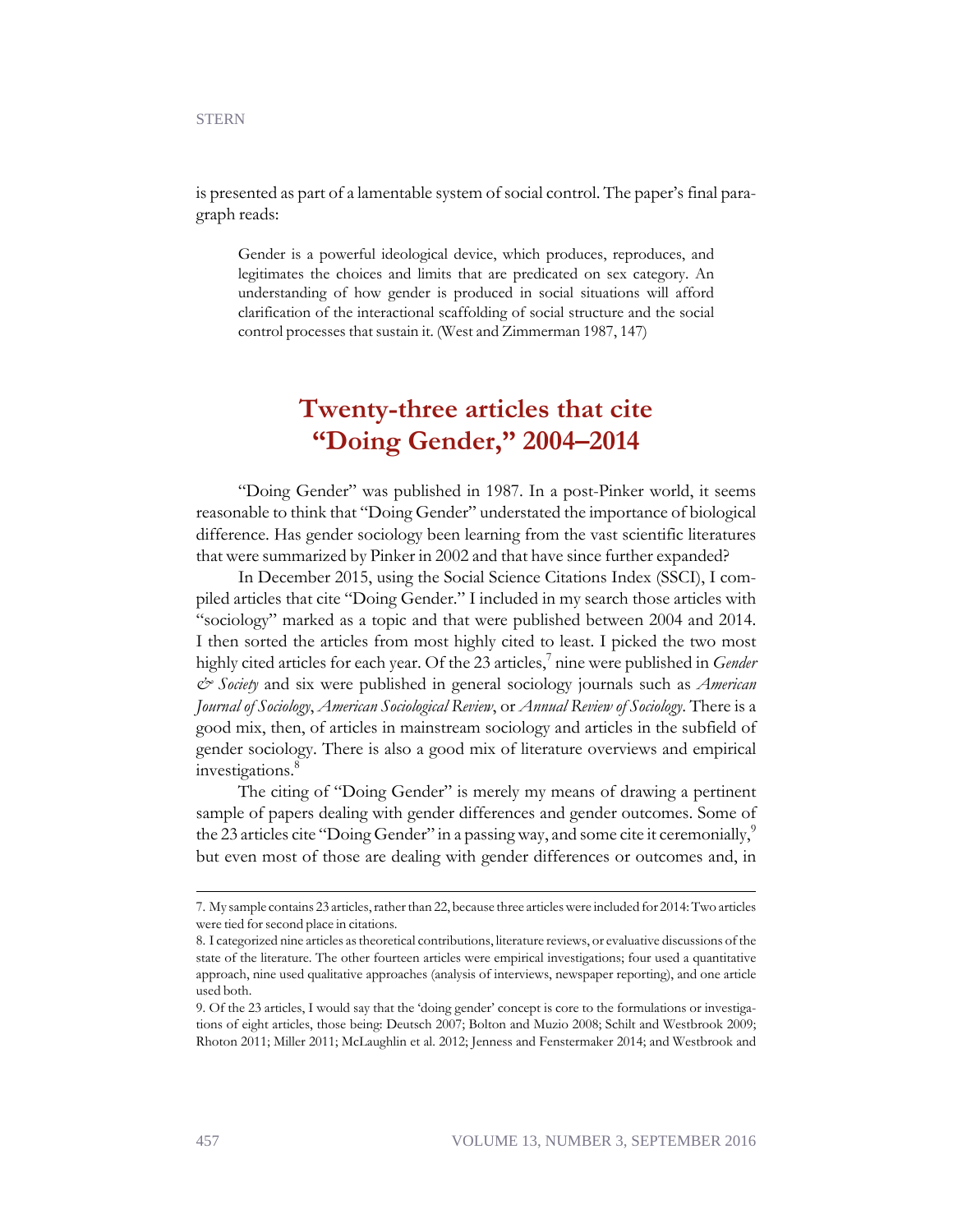my opinion, should address biological-difference ideas. In my review, I coded just three articles as not relevant to the matter investigated (LaRossa 2005; Messerschmidt 2012; Moen et al. 2013), meaning that they do not deal with matters for which biological-difference ideas would clearly be relevant.<sup>10</sup>

| Article                                                    | Biological-difference<br>ideas mentioned? | Overall grade |
|------------------------------------------------------------|-------------------------------------------|---------------|
| Ridgeway and Correll (2004, Gender & Society)              | No                                        | Blinkered     |
| Risman (2004, Gender & Society)                            | Yes, but dismissive                       | Blinkered     |
| Breen and Cooke (2005, European Sociological Review)       | No                                        | Neutral       |
| LaRossa (2005, Journal of Marriage and Family)             | Not relevant                              | N.A.          |
| Hook (2006, American Sociological Review)                  | No                                        | Neutral       |
| Raley and Bianchi (2006, Annual Review of Sociology)       | Yes                                       | Unblinkered   |
| Deutsch (2007, Gender & Society)                           | No                                        | Blinkered     |
| Schippers (2007, Theory and Society)                       | No                                        | Blinkered     |
| Noone and Stephens (2008, Sociology of Health and Illness) | Yes, but dismissive                       | Blinkered     |
| Bolton and Muzio (2008, Work, Employment & Society)        | Yes, but dismissive                       | Blinkered     |
| Ridgeway (2009, Gender & Society)                          | No                                        | Blinkered     |
| Schilt and Westbrook (2009, Gender & Society)              | Yes, but dismissive                       | Blinkered     |
| England (2010, Gender & Society)                           | No                                        | Blinkered     |
| Hook (2010, <i>American Journal of Sociology</i> )         | No                                        | Neutral       |
| Rhoton (2011, Gender & Society)                            | No                                        | Blinkered     |
| Miller (2011, Sociology)                                   | Yes, but dismissive                       | Blinkered     |
| Messerschmidt (2012, Men and Masculinities)                | Not relevant                              | N.A.          |
| McLaughlin et al. (2012, American Sociological Review)     | No                                        | Blinkered     |
| Dworkin et al. (2013, Men and Masculinities)               | No                                        | Blinkered     |
| Moen et al. (2013, Work and Occupations)                   | Not relevant                              | N.A.          |
| Jenness and Fenstermaker (2014, Gender & Society)          | No                                        | Neutral       |
| Young et al. (2014, Society and Mental Health)             | No                                        | Blinkered     |
| Westbrook and Schilt (2014, Gender & Society)              | No                                        | Blinkered     |

**TABLE 1. Classification of 23 articles citing "Doing Gender"**

Table 1 lists the articles. I read all of the articles and developed a spreadsheet with quotations and my own observations. After completing the spreadsheet I did a thorough word search on *essen\**, *evolut\**, and *biolog\** to make sure that I did not miss

Schilt 2014. For discussion of core usage versus peripheral or ceremonial citations, see Wickes and Emmison 2007; Messerschmidt 2012.

<sup>10.</sup> LaRossa (2005) mentions "Doing Gender" as one example of researchers translating nouns (gender) into verbs (engender, doing gender) when developing concepts and variables. Messerschmidt (2012) refers to "Doing Gender" as one concept appropriated by academia. Moen, Lam, Ammons, and Kelly (2013) discuss "Doing Gender" as part of an analogy within their discussion of how professional workers manage time.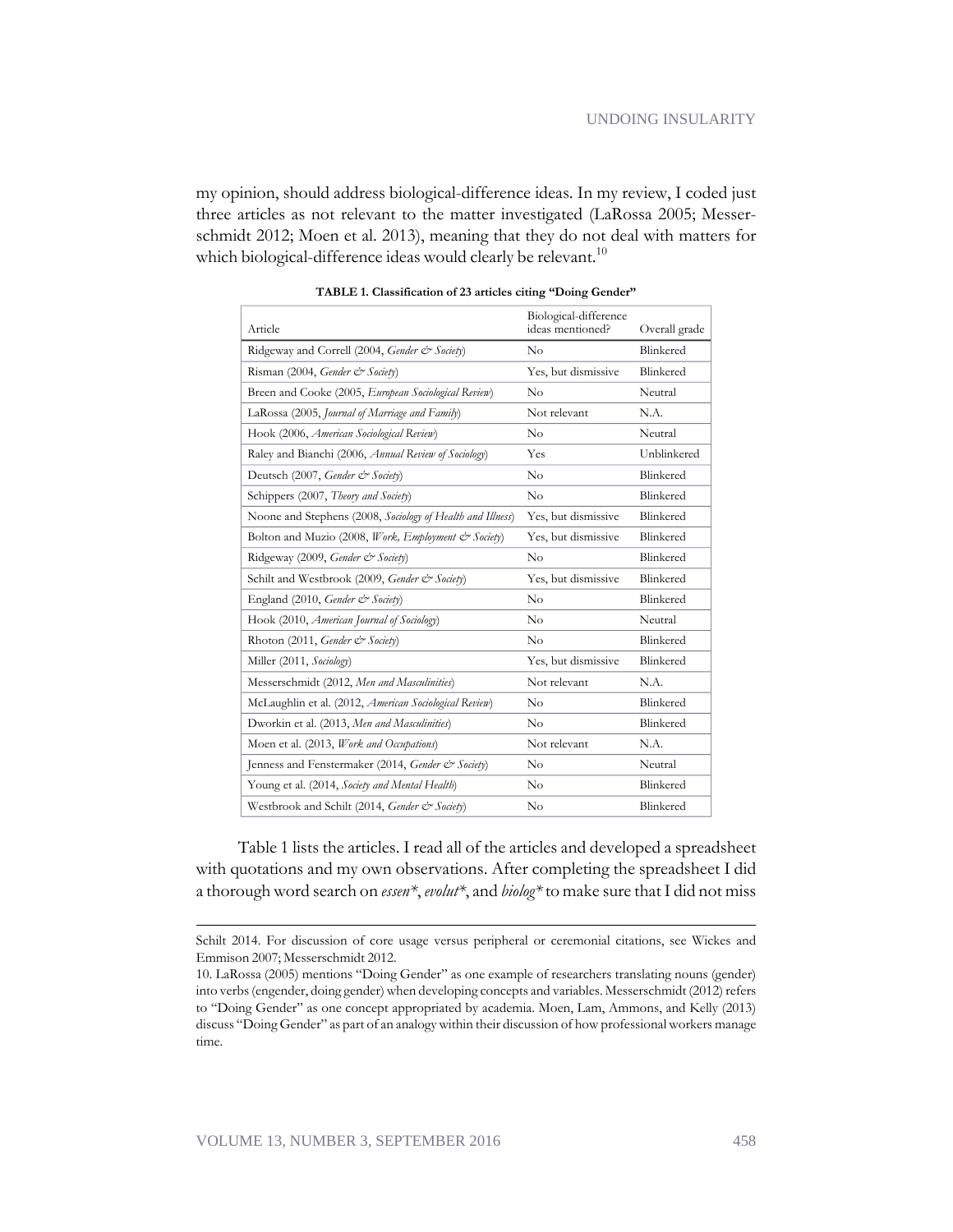any mention of biological-difference ideas; the results of this word search form an online appendix (**[link](https://econjwatch.org/file_download/938/SternSept2016Appendix3.docx)**).

In the second column of Table 1, a coding of "No" indicates that biologicaldifference ideas are missing. The coding "Yes, but dismissive" indicates that the article brings up biological-difference ideas to dismiss them as unimportant. The coding "Yes" indicates that biological-difference ideas are treated in the article.

In the third column I assign overall grades to the papers: "unblinkered," "neutral," or "blinkered." These scores are based not only on whether biologicaldifference ideas are mentioned (as indicated in column 2) but also on how pertinent biological-difference ideas are to the discussion and how responsibly they are treated. Of the 20 papers, 15 were scored "blinkered," four "neutral," and only one, "unblinkered," illustrating that gender sociology does insulate itself from the challenge of biological-difference ideas.

In an online appendix (**[link](https://econjwatch.org/file_download/937/SternSept2016Appendix2.docx)**) I provide a spreadsheet giving quotations from each article and my reasons for grading as I did the article's treatment of biologicaldifference ideas. In what follows here I offer sundry remarks about some of the articles.

#### **One article graded unblinkered**

One article, by Sara Raley and Suzanne Bianchi (2006), includes biologicaldifference ideas and the interaction between biology and culture in their literature review on whether the gender of children in Western societies has bearing on family processes such as divorce, educational savings, time spent with children, etc. They cite "Doing Gender" in a sentence where they talk about notions of gender differences being constructed. Hence, 'doing gender' is not a core concept in their review. Overall, the article is exemplary in bringing in both 'nature' and 'nurture' explanations to bear on their topic. The result is a nuanced discussion of causality. The article is also exemplary in discussing the publication bias of statistical significance, arguing that studies finding no differences in treatment of children are less likely to be published. They conclude:

Often insufficient attention is paid, both in study designs and in the interpretation of findings, to the ways that sons' and daughters' behaviors may differ, on average, and may thus motivate differential treatment by parents. Yet, children are active coconstructors of their universe. Greater attention to the ways in which sons and daughters elicit or reinforce differential parental investments is a topic worthy of more serious sociological attention than it has been given to date. (Raley and Bianchi 2006, 417)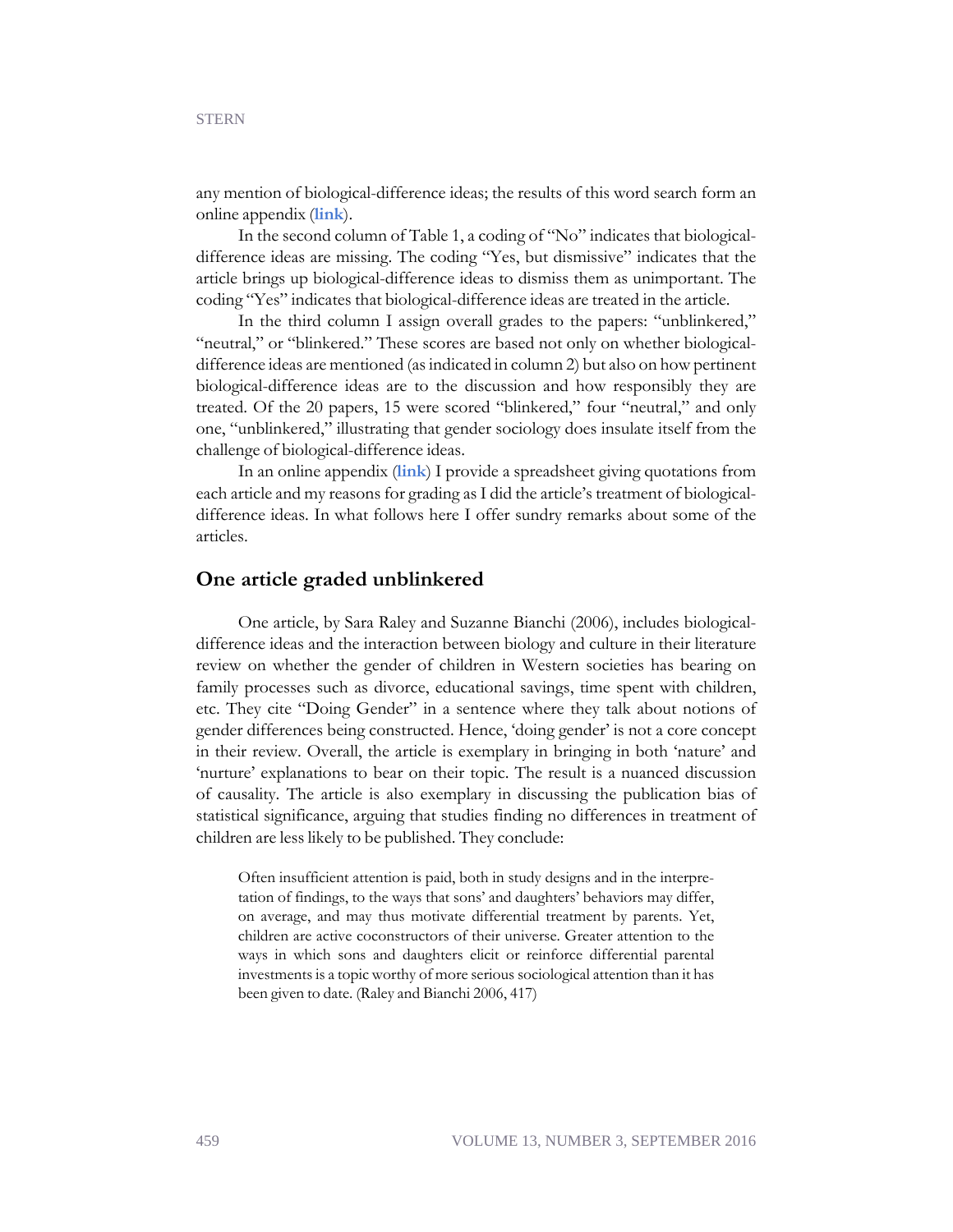#### **Four articles graded neutral**

Four articles were graded as neutral. Three of those do not include discussion of biological-difference ideas per se, but they include discussions about gender differences that allow for more active gender differences (Breen and Cooke 2005; Hook 2006; 2010). Richard Breen and Lynne Prince Cooke (2005) investigate gender differences in preferences (citing Hakim 2000) using a game theory model. In two articles, Jennifer Hook (2006; 2010) discusses household choices, and in treating gender inequality she briefly discusses explanations other than male oppression. Hook cites literature on maternal gatekeeping and women wanting to maintain control over the household (2006, 655). The forth article (Jenness and Fenstermaker 2014) deals with transgender prison inmates; I do not see how including biological-difference ideas would have added value to its arguments.

#### **Fifteen articles graded blinkered**

In remarking on the articles I coded as blinkered, let me begin with five articles, "Unpacking the Gender System" (Ridgeway and Correll 2004), "Gender as a Social Structure" (Risman 2004), "Undoing Gender" (Deutsch 2007), "The Gender Revolution: Uneven and Stalled" (England 2010), and "Framed Before We Know It" (Ridgeway 2009), each written by high-profile gender scholars and published in *Gender & Society*. In theoretical expositions on gender, it is clear that biological-difference ideas are pertinent, and given that these scholars are experts on the topic I find the articles blinkered. Only Barbara Risman (2004) mentions the existence of biological-difference ideas. She does so in her overview of how the gender tradition evolved: "The first tradition [to explain gender] focuses on how individual sex differences originate, whether biological (Udry 2000) or social in origin (Bem 1993)" (Risman 2004, 430). Risman also mentions personality differences as mattering in equal sharing households (ibid., 440). But in her conclusion, she takes a firm stance against invoking biology:

There is no reason, except the transitional vertigo that will accompany the processes to dismantle it, that a utopian vision of a just world involves any gender structure at all. Why should we need to elaborate on the biological distinction between the sexes? We must accommodate reproductive differences for the process of biological replacement, but there is no a priori reason we should accept any other role differentiation simply based on biological sex category. Before accepting any gender elaboration around biological sex category, we ought to search suspiciously for the possibly subtle ways such differentiation supports men's privilege. (Risman 2004, 446)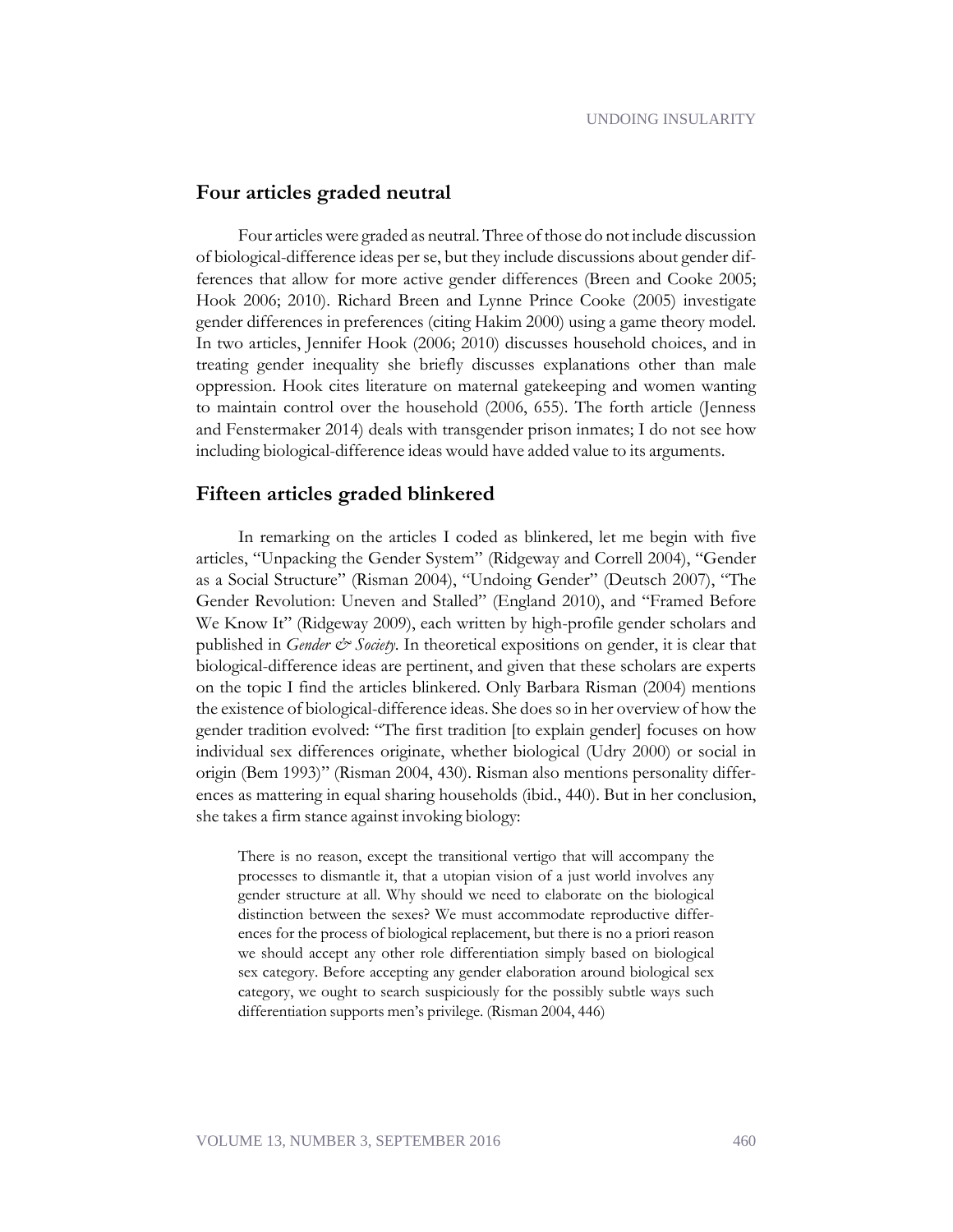Risman seems to be addressing evolutionary critics, indirectly, and dismissing them.

Eight other articles graded as blinkered treat gender differences of various kinds, where biological-difference ideas are pertinent but missing. The eight articles are empirical and most use interviews that are interpreted in a 'doing gender' framework. In my short review of the articles, I use the wording of the authors in order to maintain as true a representation of the content as possible.

The article by Laura Rhoton (2011) is titled "Distancing as a Gendered Barrier: Understanding Women Scientists' Gender Practices." Interviews with female STEM academics are analyzed in order to understand why engaging in "feminine practices" in an environment that values "masculine practices" may undermine legitimacy, as femininity is subordinate to masculinity (Rhoton 2011, 707). Her interviewees perceive average gender differences; women as a group tend to take criticism or disagreement personally, and are more prone to jealousy, passive aggressiveness, and giggling (ibid., 702–703). Professional socialization, developing thick skin, objectivity, and assertiveness are interpreted as masculine behaviors that reproduce a masculine culture, hence keeping the gender system intact. The biological-difference ideas put forth in the interviews are interpreted as reflecting "an essentialist framing of gender" and are dismissed since feminine characteristics can be suppressed and overcome through professional socialization (ibid., 703).

Four of the articles focus on males. Male behaviors are interpreted as enactments of masculinity and expressions of seeking power and dominance over women. For instance, Heather McLaughlin, Christopher Uggen, and Amy Blackstone (2012) address sexual harassment by men, suggesting that women in power are more likely to be harassed because men will use harassment as a tool to police appropriately gendered behavior. Other articles are more focused on masculinity itself, a bit less in relation to women (Dworkin, Hatcher, Colvin, and Peacock 2013; Noone and Stephens 2008; Miller 2011) but share a conceptualization of males and masculinity lacking any recognition of biological-difference ideas.

Two articles study experiences of transgender individuals (Schilt and Westbrook 2009; Westbrook and Schilt 2014). Laurel Westbrook and Kristen Schilt (2014) use "Doing Gender" as a conceptual framework to understand social processes of gender determination. They discuss biology-based determination of gender vs. identity-based determination of gender in the context of sex segregated public space (bathrooms, competitive sports) and transgender individuals. Obviously, biological sex is not relevant as gender identity is at the core of investigation. But biological-difference ideas would be pertinent in interpreting reactions to transgender individuals by cisgender men and women. For instance, in discussing transgender athletes, Westbrook and Schilt write: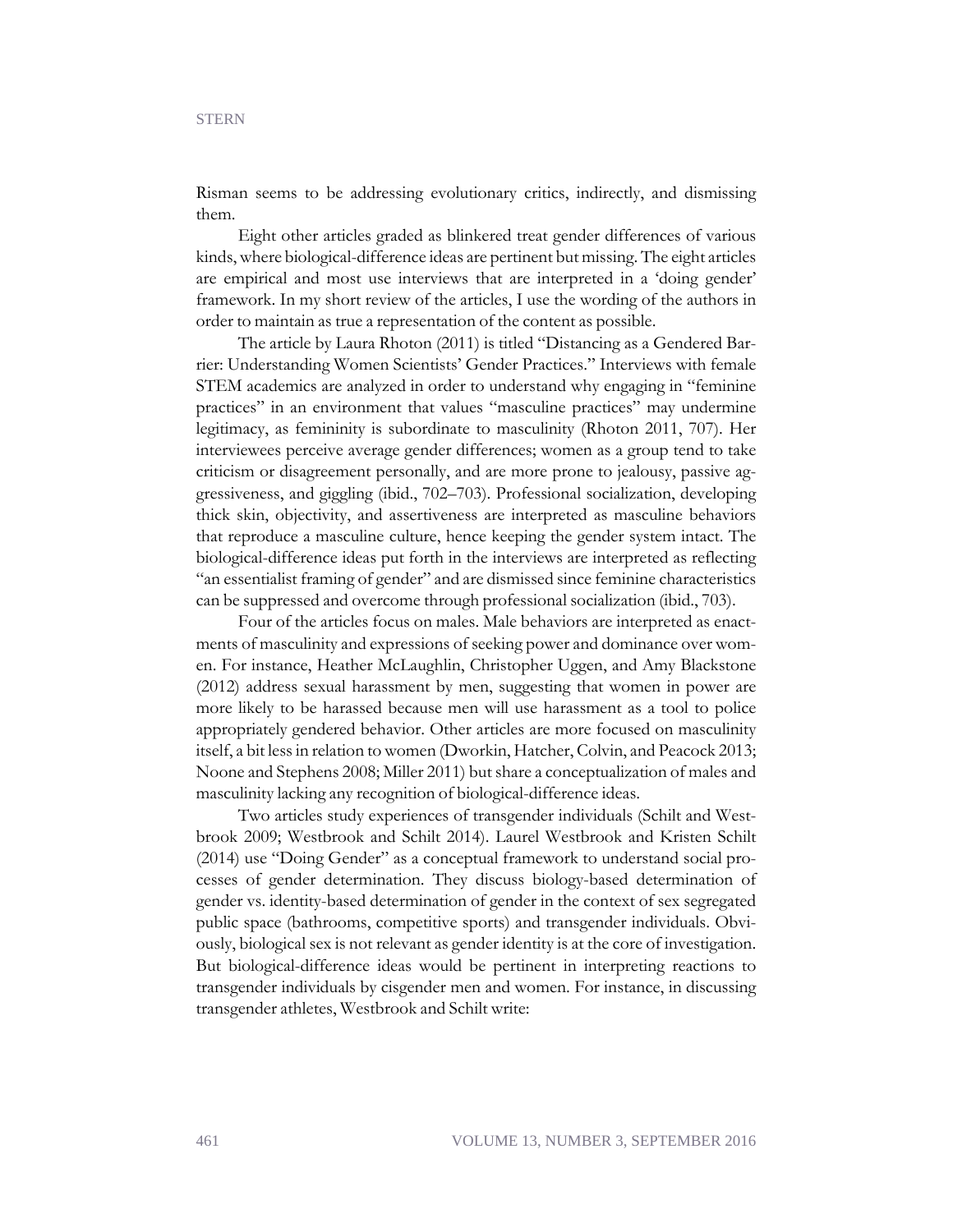In June 2012, the IOC [International Olympic Committee] … [stated] that athletes competing as women cannot have a testosterone level "within the male range" unless it "does not confer a competitive advantage…," thus minimizing what is viewed as an unfair hormonal advantage. These explicit criteria allow the IOC to incorporate trans and intersex athletes, and thus to validate the liberal moment of gender, without challenging the premise that modern competitive athletics rests on: the presumption that there are two genders and all athletes must be put into one of those two categories for competition. (Westbrook and Schilt 2014, 41; one citation omitted)

The authors seem to treat hormonal differences and their impact on sports as unreal and the IOC's insistence that testosterone can yield an advantage as following from a simplistic binary notion of gender. They go on to state that:

While transwomen might self-identify as women, people who subscribed to biology-based ideologies of gender view these athletes as males who carry a size and strength advantage over females. (Westbrook and Schilt 2014, 41)

I think that biological-difference ideas could have added value to this discussion.

At root, these fifteen articles are graded as blinkered because I find that insulation from, or avoidance of, biological-difference ideas damages the quality of reasoning on display. Any one of these studies would be improved by discussing well-established average gender differences in agreeableness, competitiveness, aggression, sexual interest, and risk behavior.<sup>11</sup>

## **Conclusion**

I generated a sample of 23 well-cited articles that themselves cite the landmark article "Doing Gender" (West and Zimmerman 1987), and then effectively reduced that sample to 20 by removing three that were not substantially relevant to the matters addressed in "Doing Gender." Of these 20, only one article aptly engages with the literature on biological-difference ideas, to which Pinker (2002) drew such great attention. Four articles were relevant but deemed neutral, meaning that I concluded biological-difference ideas would not clearly add value to their authors' arguments. Fifteen of the 20 articles, however, discuss gender issues in a manner that is blinkered from biological-difference ideas. Had these 15 articles been informed by biological-difference ideas, they would have provided added value to sociological discourse. One cannot draw quantitative estimates on the ba-

<sup>11.</sup> For further detail on my review of the articles, see Appendix 2.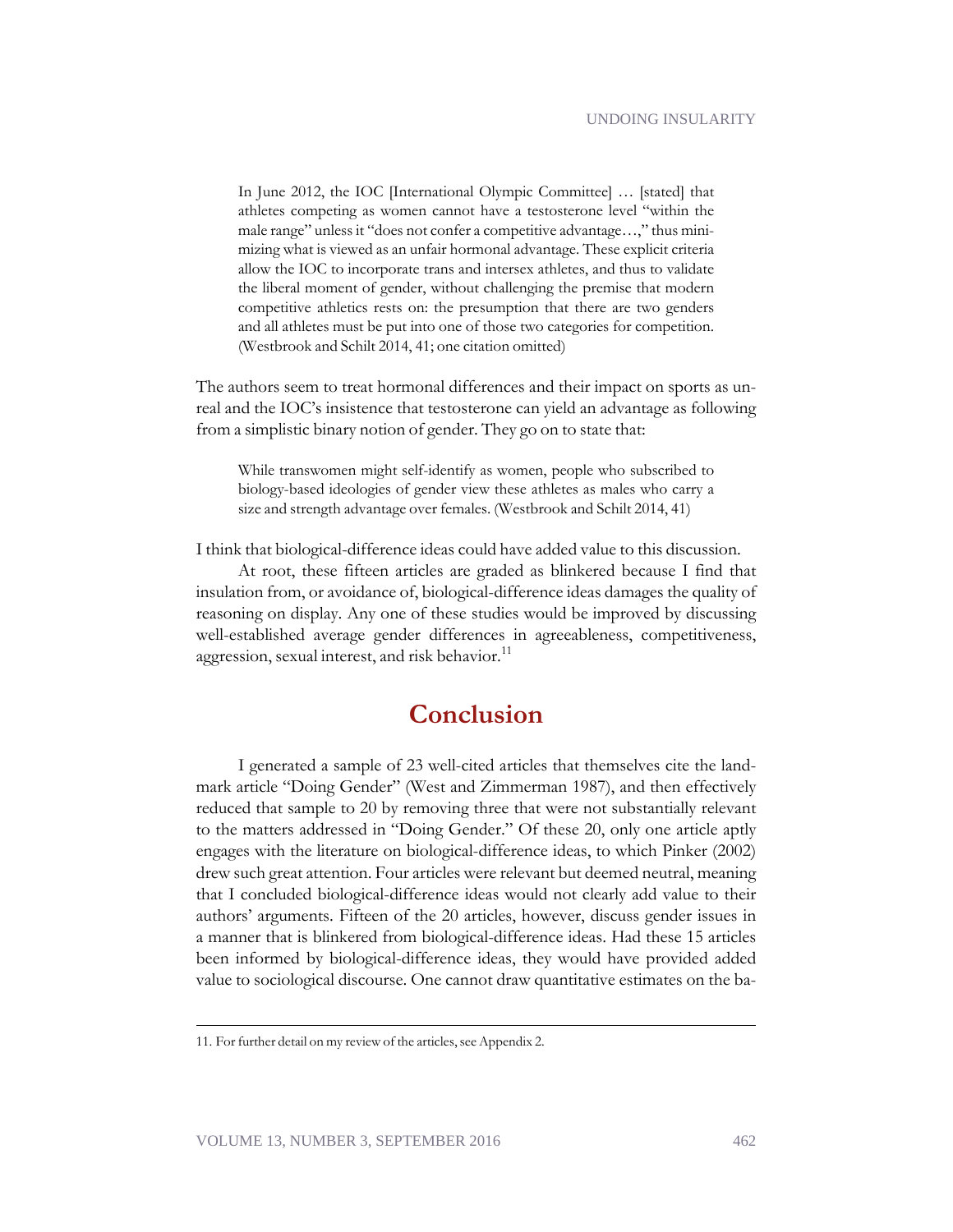sis of my investigation, but its findings are consistent with an image of gender sociology as a subfield that has insulated its sacred beliefs from important scientific challenges.

I have extensive first-hand experience with gender sociology's insularity. But I also know of pervasive preference falsification (Kuran 1995), and I have seen students awaken with an 'a-ha!' moment when exposed to unorthodox thinkers such as Catherine Hakim (1995; 2000; 2008). I believe reform is possible. Whether people should 'do gender' less, and how they should 'do gender,' are questions worthy of personal reflection, scholarly exploration, and public discourse. More definite, to my mind, is that people should do less insularity.

# **Appendices**

**Appendix 1**: A file showing the work, based on SSCI citations, done to arrive at the articles that formed my sample of 23 articles that cite "Doing Gender." [**[download](https://econjwatch.org/file_download/936/SternSept2016Appendix1.docx)**]

**Appendix 2**: A spreadsheet I used to record relevant quotations and notes when grading the 23 articles' treatments of biological-difference ideas. [**[download](https://econjwatch.org/file_download/937/SternSept2016Appendix2.docx)**]

**Appendix 3**: The results of my searches of the article texts for *essen\**, *evolut\**, and *biolog\**, which were done to check that I hadn't missed any treatment of biological-difference ideas. [**[download](https://econjwatch.org/file_download/938/SternSept2016Appendix3.docx)**]

### **References**

- **Bem, Sandra Lipsitz**. 1993. *The Lenses of Gender: Transforming the Debate on Sexual Inequality*. New Haven, Conn.: Yale University Press.
- **Bolton, Sharon, and Daniel Muzio**. 2008. The Paradoxical Processes of Feminization in the Professions: The Case of Established, Aspiring and Semi-Professions. *Work, Employment and Society* 22(2): 281–299.
- **Breen, Richard, and Lynn Prince Cooke**. 2005. The Persistence of the Gendered Division of Domestic Labour. *European Sociological Review* 21(1): 43–57.
- **Campbell, Anne**. 2013. *A Mind of Her Own: The Evolutionary Psychology of Women*, 2nd ed. Oxford: Oxford University Press.
- **Deutsch, Francine M**. 2007. Undoing Gender. *Gender & Society* 21(1): 106–127.
- **Duarte, José L., Jarret T. Crawford, Charlotta Stern, Jonathan Haidt, Lee Jussim, and Philip E. Tetlock**. 2015. Political Diversity Will Improve Social Psychological Science. *Behavioral and Brain Sciences* 38: e130. **[Link](http://journals.cambridge.org/action/displayAbstract?fromPage=online&aid=9945982&fileId=S0140525X14000430)**
- **Dworkin, Shari L., Abigail M. Hatcher, Chris Colvin, and Dean Peacock**. 2013. Impact of a Gender-Transformative HIV and Antiviolence Program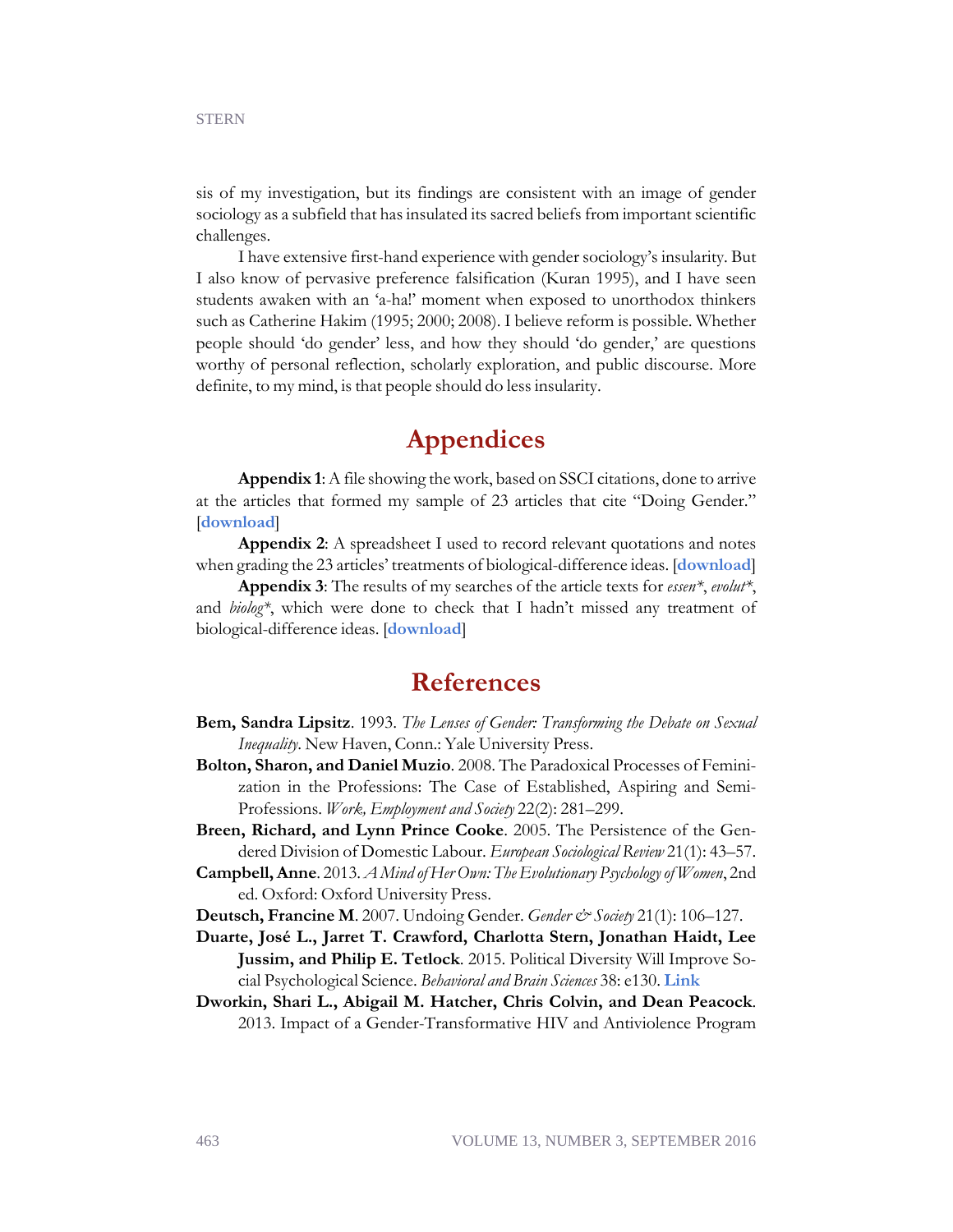on Gender Ideologies and Masculinities in Two Rural, South African Communities. *Men and Masculinities* 16(2): 181–202.

- **England, Paula**. 2010. The Gender Revolution: Uneven and Stalled. *Gender & Society* 24(2): 149–166.
- **Haidt, Jonathan**. 2012. *The Righteous Mind: Why Good People Are Divided by Politics and Religion*. New York: Pantheon.
- **Hakim, Catherine**. 1995. Five Feminist Myths About Women's Employment. *British Journal of Sociology* 46(3): 429–455.
- **Hakim, Catherine**. 2000. *Work-Lifestyle Choices in the 21st Century: Preference Theory*. Oxford: Oxford University Press.
- **Hakim, Catherine**. 2008. Diversity in Tastes, Values, and Preferences: Comment on Jonung and Ståhlberg. *Econ Journal Watch* 5(2): 204–218. **[Link](https://econjwatch.org/articles/diversity-in-tastes-values-and-preferences-comment-on-jonung-and-stahlberg)**
- **Hook, Jennifer L**. 2006. Care in Context: Men's Unpaid Work in 20 Countries, 1965–2003. *American Sociological Review* 71(4): 639–660.
- **Hook, Jennifer L**. 2010. Gender Inequality in the Welfare State: Sex Segregation in Housework, 1965–2003. *American Journal of Sociology* 115(5): 1480–1523.
- **Horowitz, Mark, William Yaworsky, and Kenneth Kickham**. 2014 Whither the Blank Slate? A Report on the Reception of Evolutionary Biological Ideas Among Sociological Theorists. *Sociological Spectrum* 34(6): 489–509.
- **Jenness, Valerie, and Sarah Fenstermaker**. 2014. Agnes Goes to Prison: Gender Authenticity, Transgender Inmates in Prisons for Men, and Pursuit of "The Real Deal." *Gender & Society* 28(1): 5–31.
- **Johnson, Wendy, Andrew Carothers, and Ian J. Deary**. 2008. Sex Differences in Variability in General Intelligence: A New Look at the Old Question. *Perspectives on Psychological Science* 3(6): 518–531.
- **Jurik, Nancy C., and Cynthia Siemsen**. 2009. "Doing Gender" as Canon or Agenda: A Symposium on West and Zimmerman. *Gender & Society* 23(1): 72–75.
- **Kuran, Timur**. 1995. *Private Truths, Public Lies: The Social Consequences of Preference Falsification*. Cambridge, Mass.: Harvard University Press.
- **LaRossa, Ralph**. 2005. Grounded Theory Methods and Qualitative Family Research. *Journal of Marriage and Family* 67(4): 837–857.
- **Madison, Guy**. 2016. Sex Differences in Adult Intelligence in Sweden. *Mankind Quarterly* 57(1): 9–24.
- **McLaughlin, Heather, Christopher Uggen, and Amy Blackstone**. 2012. Sexual Harassment, Workplace Authority, and the Paradox of Power. *American Sociological Review* 77(4): 625–647.
- **Messerschmidt, James W**. 2012. Engendering Gendered Knowledge: Assessing the Academic Appropriation of Hegemonic Masculinity. *Men and Masculinities* 15(1): 56–76.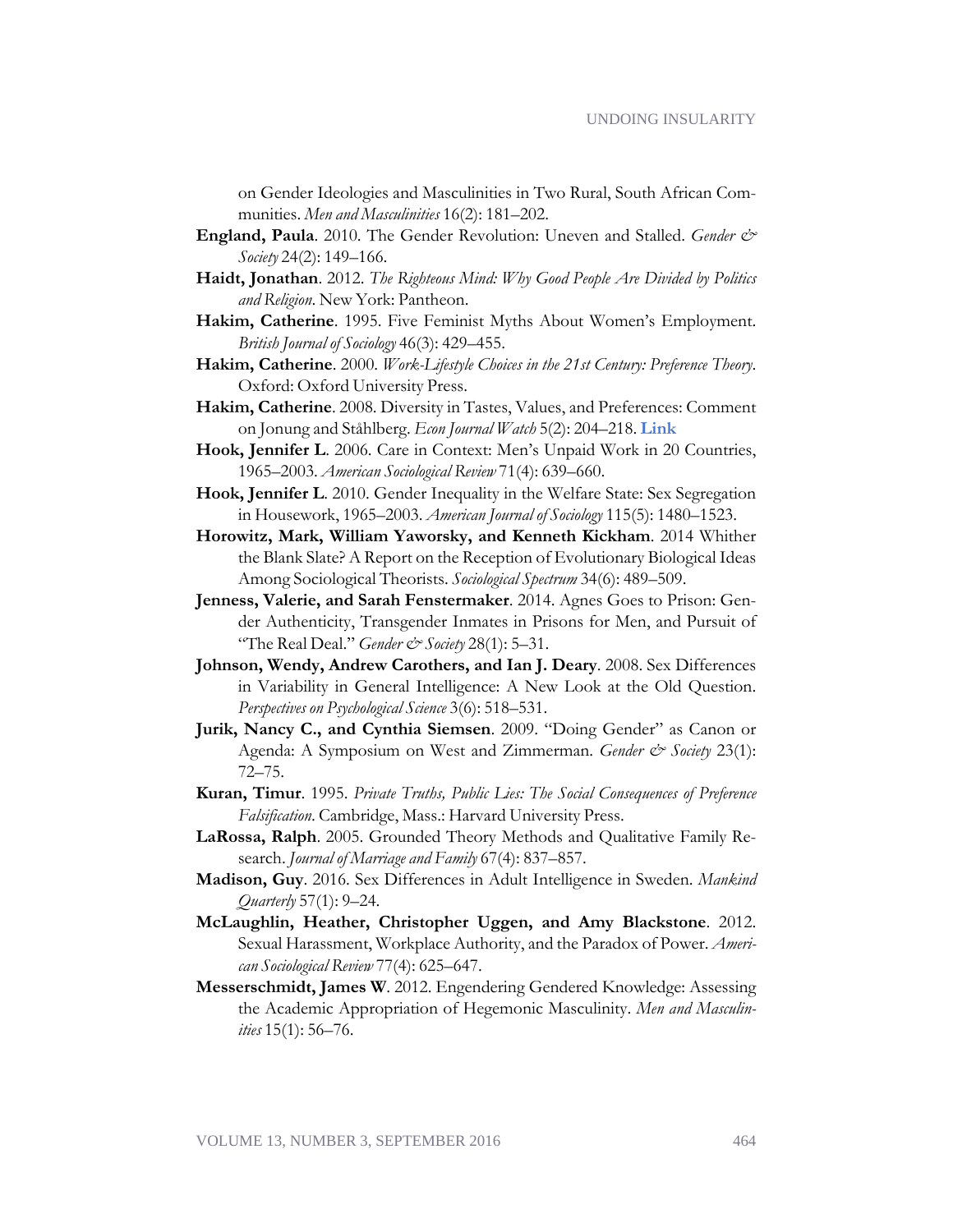- **Miller, Tina**. 2011. Falling Back Into Gender? Men's Narratives and Practices Around First-Time Fatherhood. *Sociology* 45(6): 1094–1109.
- **Moen, Phyllis, Jack Lam, Samantha Ammons, and Erin L. Kelly**. 2013. Time Work by Overworked Professionals: Strategies in Response to the Stress of Higher Status. *Work and Occupations* 40(2): 79–114.
- **Noone, Jack H., and Christine Stephens**. 2008. Men, Masculine Identities, and Health Care Utilisation. *Sociology of Health & Illness* 30(5): 711–725.
- **Pinker, Steven**. 2002. *The Blank Slate: The Modern Denial of Human Nature*. New York: Penguin Books.
- **Pinker, Susan**. 2009. *The Sexual Paradox: Men, Women, and the Real Gender Gap*. New York: Scribner.
- **Raley, Sara, and Suzanne Bianchi**. 2006. Sons, Daughters, and Family Processes: Does Gender of Children Matter? *Annual Review of Sociology* 32: 401–421.
- **Rhoton, Laura A**. 2011. Distancing as a Gendered Barrier: Understanding Women Scientists' Gender Practices. *Gender & Society* 25(6): 696-716.
- **Ridgeway, Cecilia L**. 2009. Framed Before We Know It: How Gender Shapes Social Relations. *Gender & Society* 23(2): 145–160.
- **Ridgeway, Cecilia L., and Shelley J. Correll**. 2004. Unpacking the Gender System: A Theoretical Perspective on Gender Beliefs and Social Relations. *Gender & Society* 18(4): 510–531.
- **Risman, Barbara J**. 2004. Gender as a Social Structure: Theory Wrestling with Activism. *Gender & Society* 18(4): 429–450.
- **Schelling, Thomas C**. 1978. *Micromotives and Macrobehavior*. New York: Norton.
- **Schilt, Kristen, and Laurel Westbrook**. 2009. Doing Gender, Doing Heteronormativity: "Gender Normals," Transgender People, and the Social Maintenance of Heterosexuality. *Gender & Society* 23(4): 440–464.
- **Schippers, Mimi**. 2007. Recovering the Feminine Other: Masculinity, Femininity, and Gender Hegemony. *Theory and Society* 36: 85–102.
- Smith, Dorothy E. 2009. Categories Are Not Enough. *Gender & Society* 23(1): 76–80.
- **Stern, Charlotta**. 2017 (forthcoming). Does Political Ideology Hinder Insights on Gender and Labor Markets? In *The Politics of Social Psychology*, eds. Jarret T. Crawford and Lee Jussim. London: Taylor & Francis. **[Link](http://ratio.se/publikationer/working-paper-no-275-does-political-ideology-hinder-insights-on-gender-and-labor-markets/)**
- **Summers, Lawrence H**. 2005. Remarks at NBER Conference on Diversifying the Science & Engineering Workforce. January 14. Office of the President, Harvard University (Cambridge, Mass.). **[Link](https://web.archive.org/web/20080130023006/http:/www.president.harvard.edu/speeches/2005/nber.html)**
- **Tetlock, Philip E**. 2003. Thinking the Unthinkable: Sacred Values and Taboo Cognitions. *Trends in Cognitive Sciences* 7(7): 320–324.
- **Udry, J. Richard**. 2000. Biological Limits of Gender Construction. *American Sociological Review* 65: 443–457.